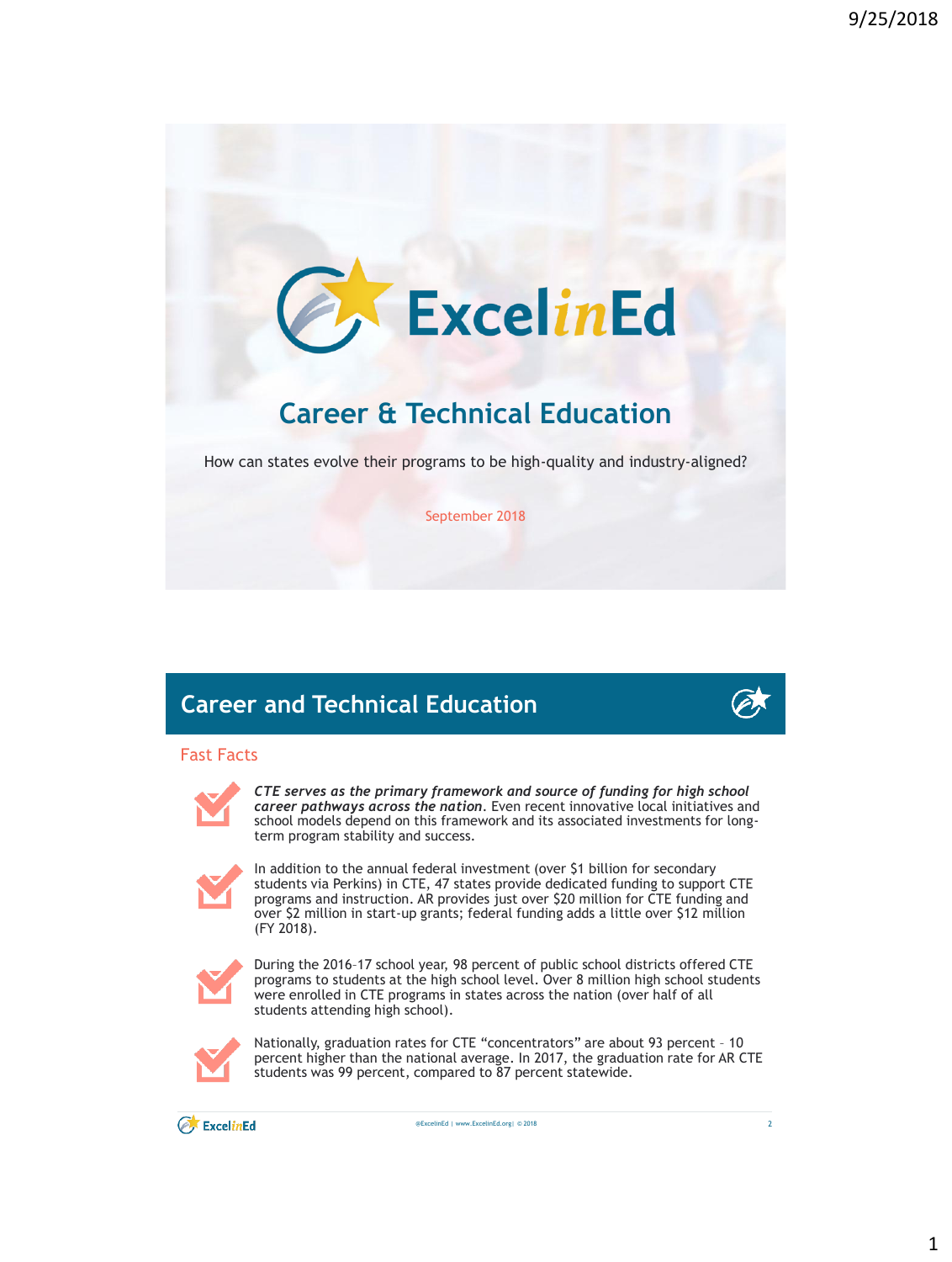

3

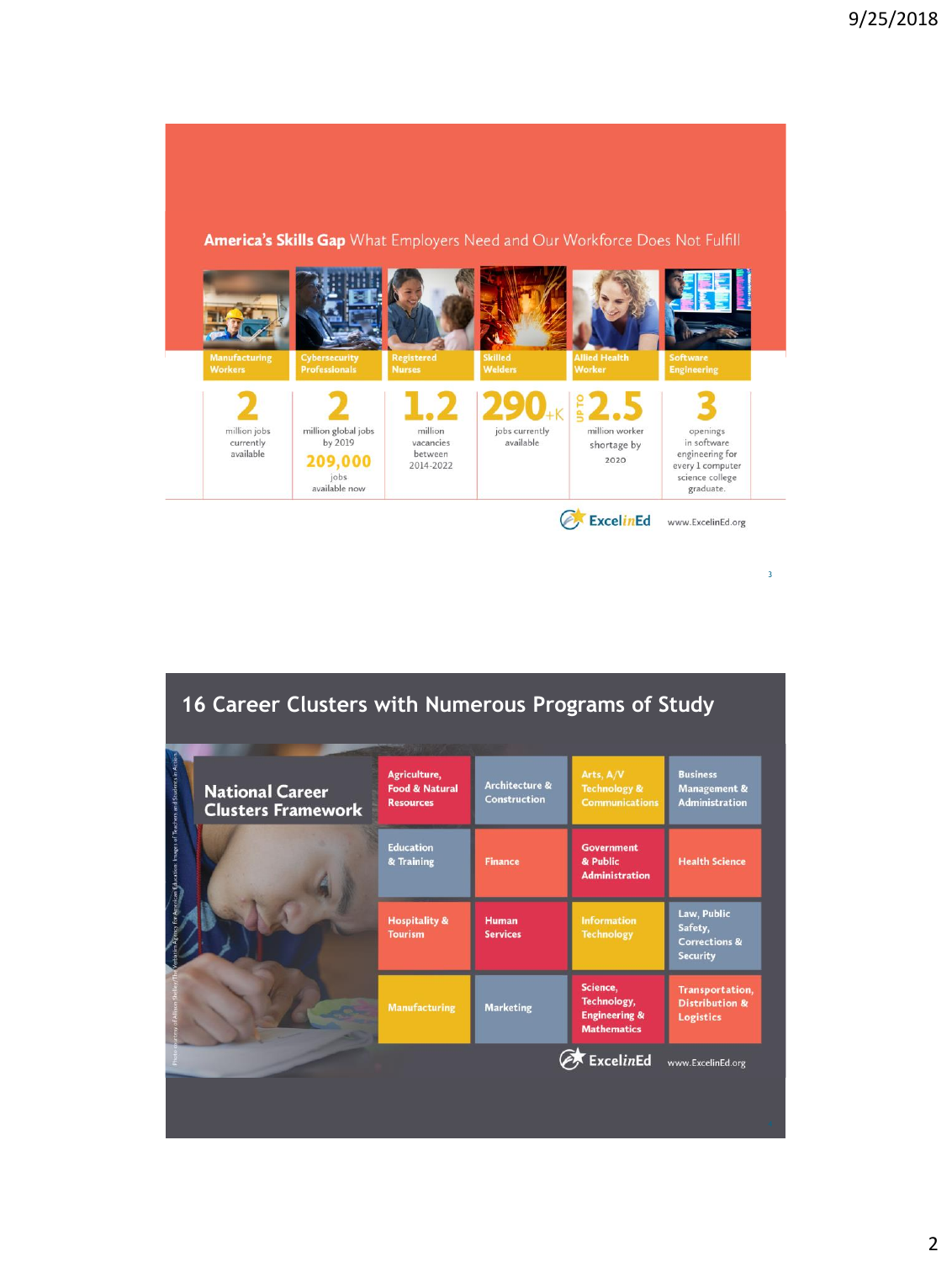## **State CTE Programs Must Evolve**



5

Addressing Issues of Alignment & Quality

**1. Alignment to State and Regional Workforce Demand**

CTE programs can no longer continue to offer a "buffet" of options or only what current district and school staff can support (or have always offered). This includes phasing out CTE pathways that lead to low-skill and low-paying employment opportunities – and filling gaps in pathways aligned with workforce demand and middle- and higher wage careers.

**2. High Quality, Rigorous Academic and Technical Skills Preparation** Preparing students for a career means providing them with the skills, knowledge, and experiences that will ensure success in postsecondary and advanced career training programs. This requires a comprehensive evaluation of the outcomes of existing courses and vertical linkages to credentials and employment.

@ExcelinEd | www.ExcelinEd.org| © 2018

ExcelinEd

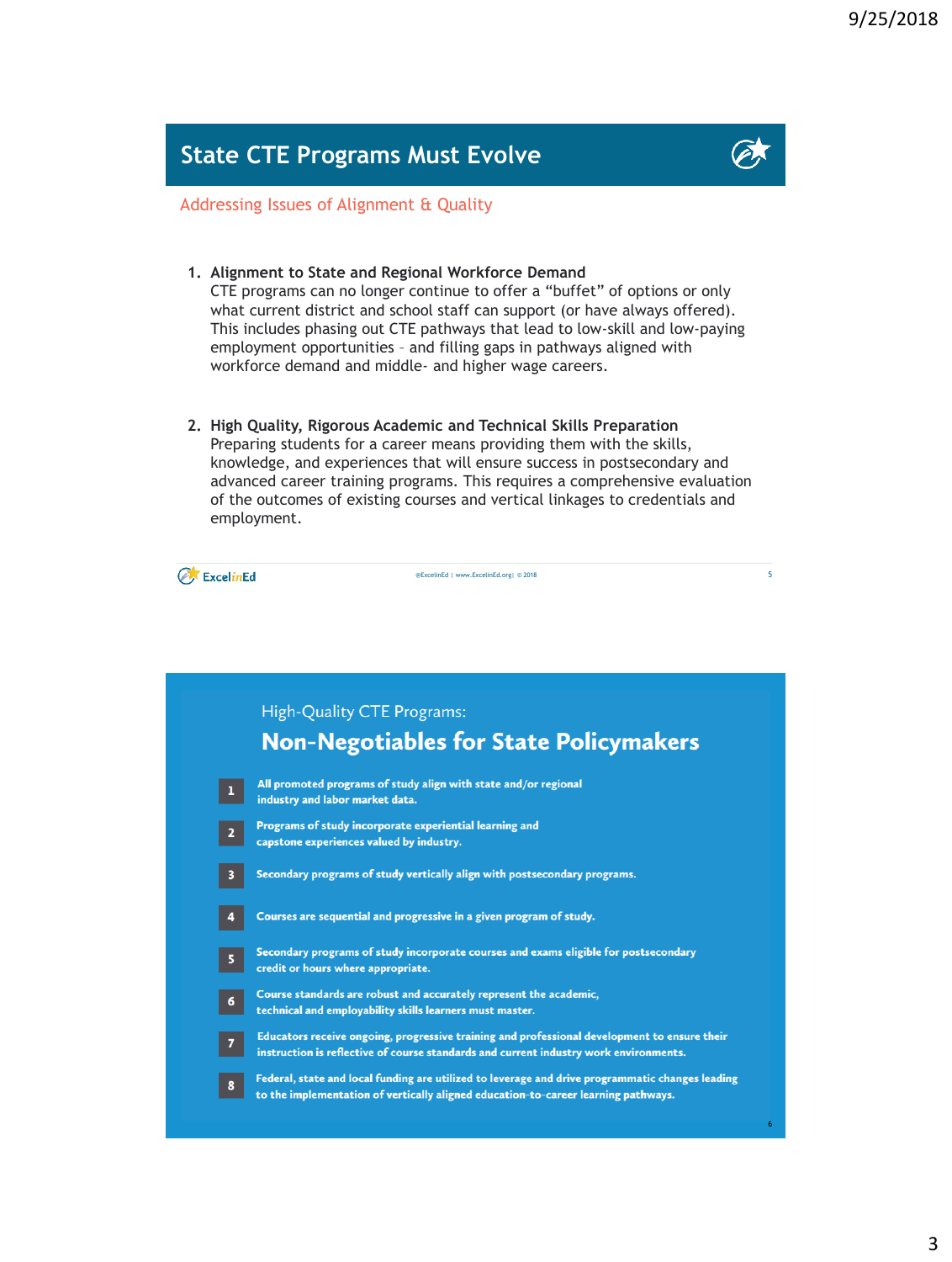### **No Dead Ends**



To ensure that there are no dead ends for students, states must look at the entirety of their career and technical education programs when advocating for high-quality, aligned programs.

ExcelinEd www.ExcelinEd.org

# **Rethinking State CTE Programs**

Three Steps to Consider



#### Conduct a CTE Program Audit

Convene partners across K-12, postsecondary and workforce/industry to prioritize state needs. Analyze existing program offerings and outcomes to evaluate whether they reflect state economic goals.



#### Make Necessary Changes in Program Offerings

Eliminate "dead ends," update existing pathways to reflect industry standards, and develop new programs of study that will foster economic mobility and prosperity.



#### Incentivize Outcomes

Provide financial incentives for success, such as student attainment of high-quality industry certifications.



@ExcelinEd | www.ExcelinEd.org| © 2018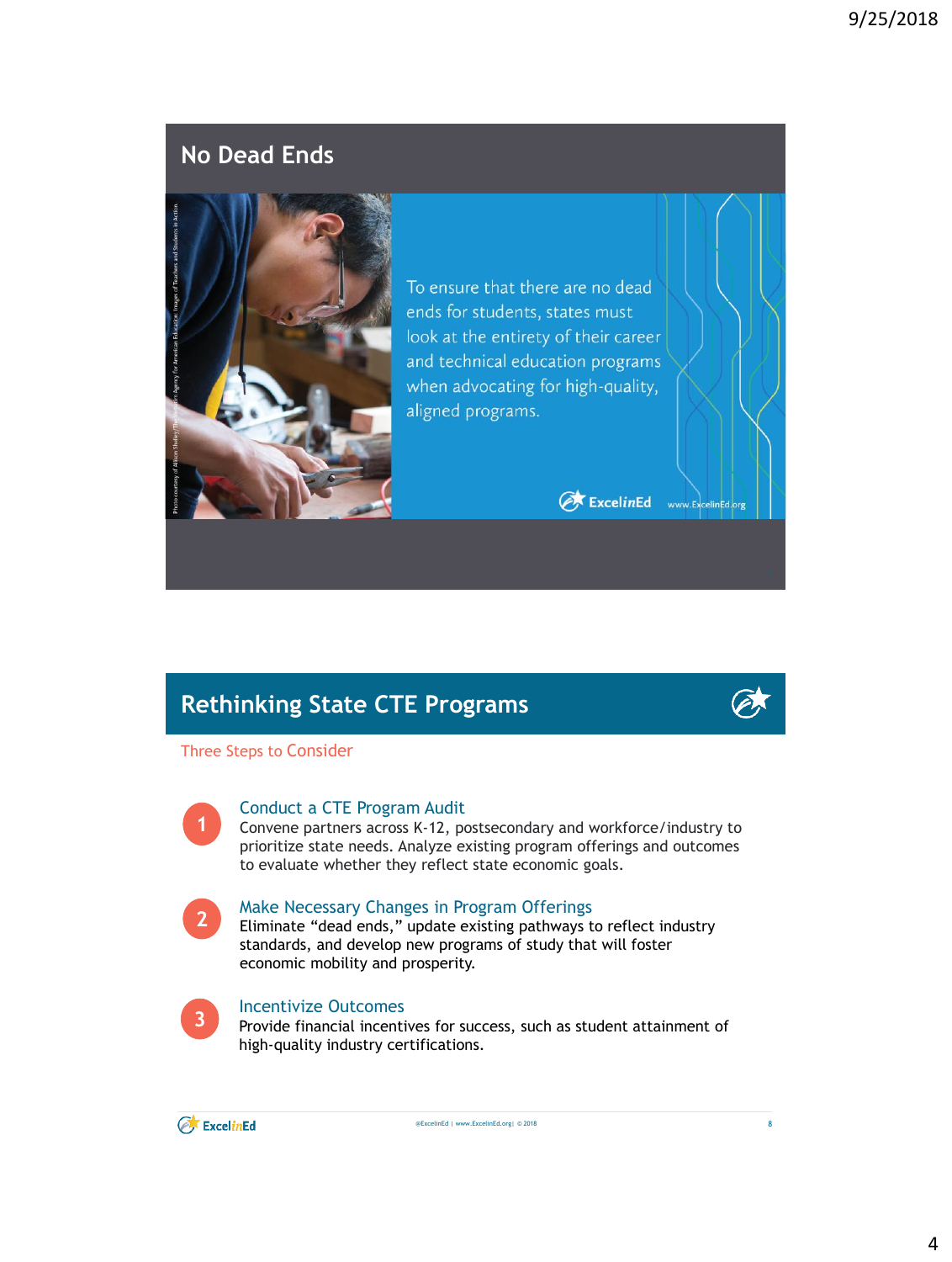# **Sample Program Quality Indicators & Questions**

| Program<br>Quality<br>Indicator (PQI)                    | <b>Audit Questions</b>                                                                                                                                                                                                                                                                       | <b>Validating Data</b>                                                                                            | Data Source                                                                                           |
|----------------------------------------------------------|----------------------------------------------------------------------------------------------------------------------------------------------------------------------------------------------------------------------------------------------------------------------------------------------|-------------------------------------------------------------------------------------------------------------------|-------------------------------------------------------------------------------------------------------|
| "College<br>and Career<br>Ready"<br>Programs<br>of Study | 1. Are the courses in each state-promoted CTE<br>program of study sequenced correctly to progress<br>student learning accordingly?                                                                                                                                                           | 1. Student course<br>enrollment and<br>course pass rates                                                          | 1. State K-12 student<br>information system                                                           |
|                                                          | 2. Are the course standards in the state-promoted<br>CTE courses content- and skills-appropriate for<br>their program of study's field of occupation?                                                                                                                                        | 1. Participating<br>employer<br>2. National industry<br>standards                                                 | 1. Administered survey<br>2. National associations<br>3. State industry<br>councils                   |
|                                                          | 3. How do state-promoted CTE programs of study<br>provide student access to early postsecondary<br>courses or exams? Is access to these opportunities<br>equitable? How is this reflected in student credit<br>attainment for those students concentrating in a<br>program of study?         | 1. Student course<br>enrollment and<br>course pass rates                                                          | 1. State K-12 student<br>information system<br>2. State longitudinal<br>data system                   |
|                                                          | 4. How do state-promoted CTE programs of<br>study provide student access to industry-valued<br>certifications? How is this reflected in student<br>certification attainment for those students<br>concentrating in a program of study? Are these<br>opportunities available to all students? | 1. Number of exam-<br>qualified students<br>2. Student exam<br>participation rate<br>3. Student exam<br>pass rate | 1. State K-12 student<br>information system<br>2. State longitudinal<br>data system<br>3. Vendor data |
|                                                          | 5. Are the courses in each state-promoted CTE<br>program of study being offered/taught to students<br>sequentially by local school districts? Are some<br>schools and districts more or less likely to offer<br>these courses?                                                               | 1. Student course<br>enrollment                                                                                   | 1. State K-12 student<br>information system                                                           |



 $\alpha$ 

# **State Spotlight**

#### Tennessee

- $\circ$  In 2013, Tennessee launched a multi-phase initiative to improve the rigor of its CTE programs of study and align them with state workforce needs.
- o TN evaluated the **academic** *and* **workforce** outcomes of its CTE offerings, retiring over 130 obsolete or low-value courses and adding 73 new courses based on industry need.
- o TN created regional hubs industry, K-12, and postsecondary partners to ensure curriculum and program offerings lead to middle- and higher-wage job opportunities.
- o Existing CTE programs of study are reviewed annually and must be justified based on student outcomes and business/industry needs.
- $\circ$  Only approved CTE programs of study are funded by the state, including a list of about 60 "state-promoted" industry-recognized credentials.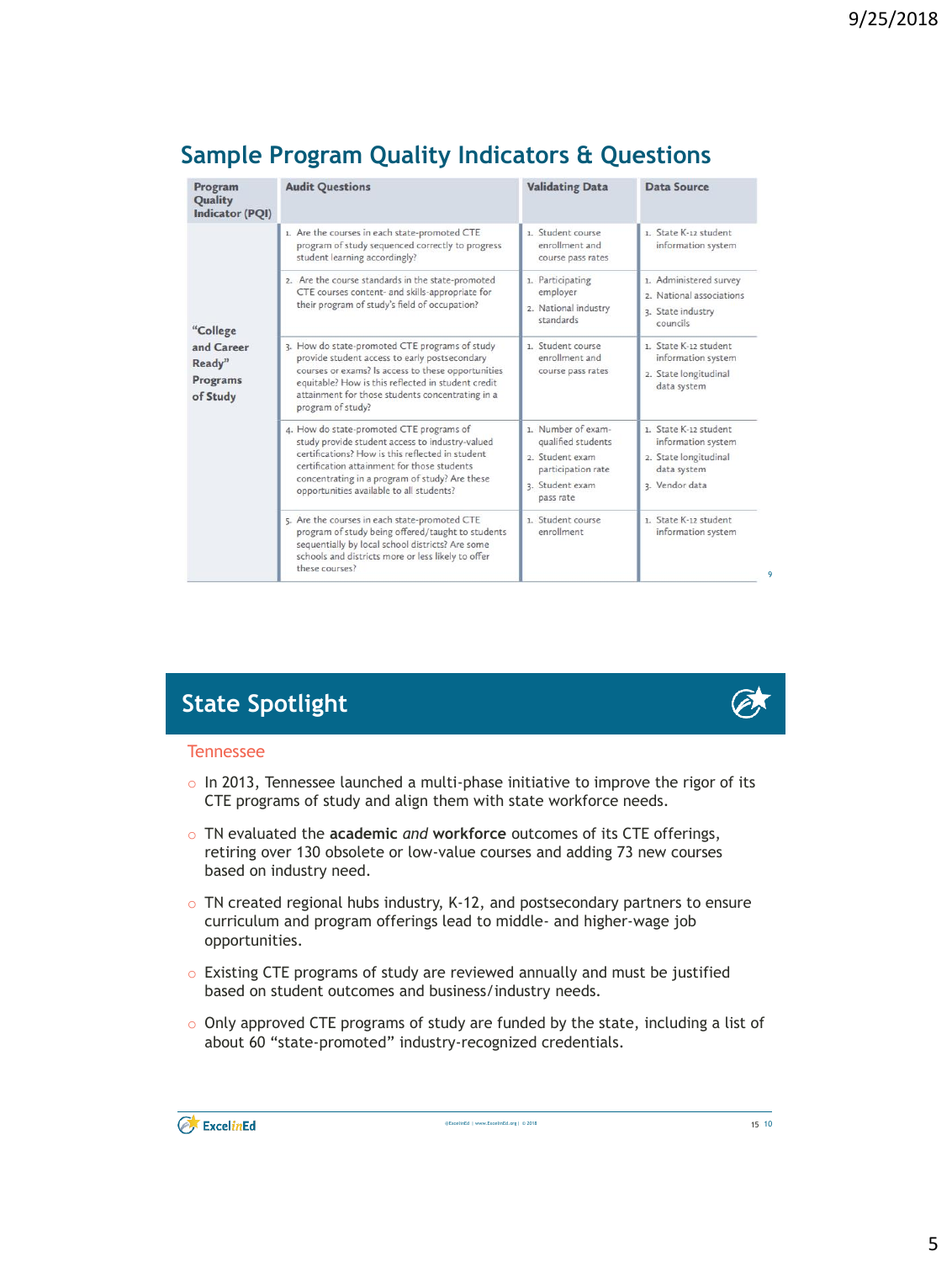### **Industry-recognized Credentials**



#### Key Attributes

- **Labor Market Demand** Pathway credentials should be informed by labor market demand data.
- **Pathway to Upward Mobility**—Pathway credentials should be linked to positions and fields that provide higher, living wages.
- **Portable:** Nationally or internationally recognized by business and industry offer students the broadest opportunities.
- **3rd Party Verification:** Knowledge and skills must be demonstrated, whether through assessments, projects, or activities.
- **Postsecondary Connection:** Pathways should offer students an opportunity to "stack" their associate/secondary level credentials with postsecondary credentials. Articulation agreements should allow secondary students to earn college credit by earning qualifying credentials.



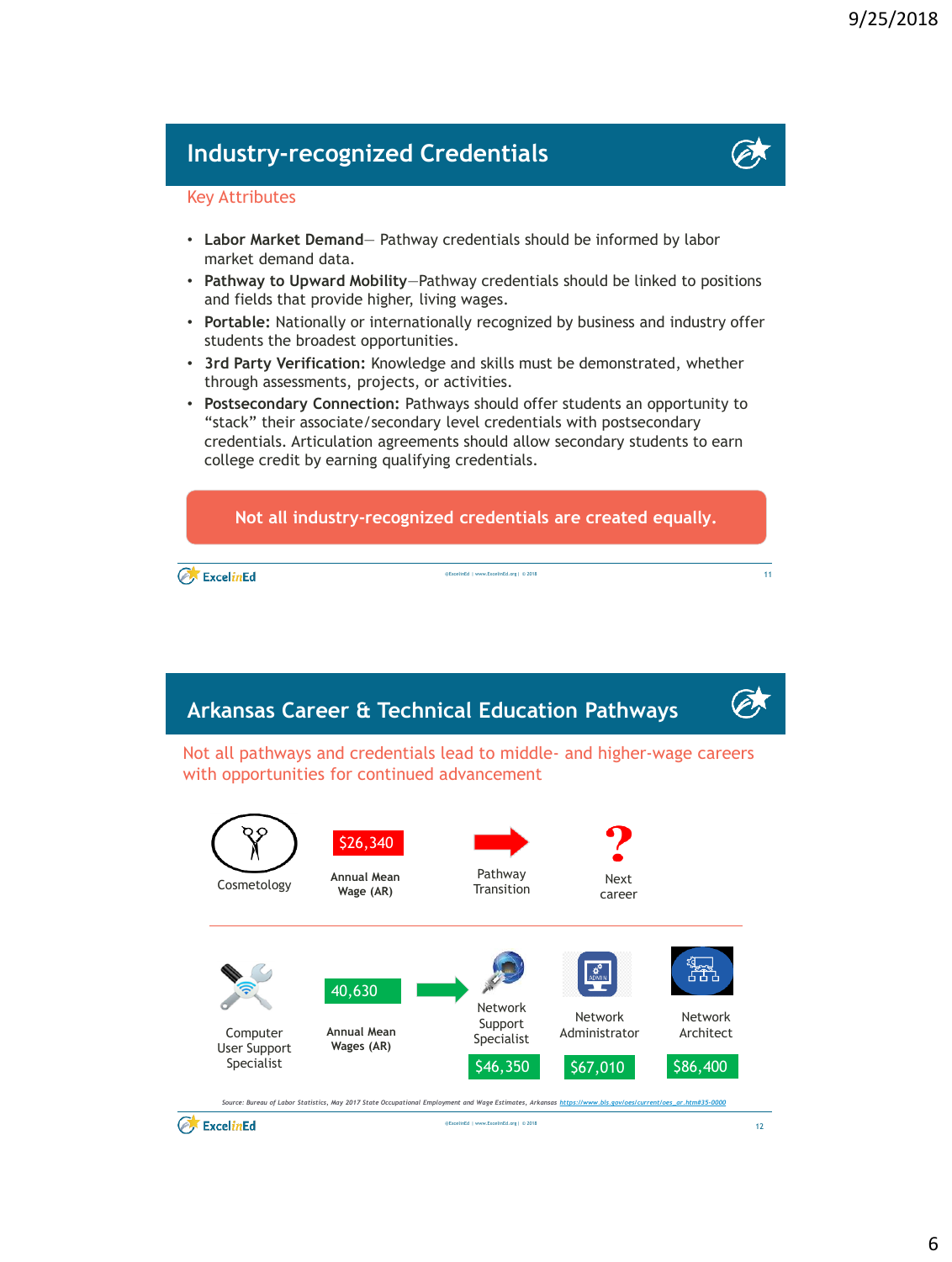### **Incentivize Access to Real-World Job Skills**

### Industry Credential Attainment

- **Alignment:** Creating greater nexus between education offerings and workforce demand.
- **Financial Incentive:** to schools for each student earning a national industry certification aligned to workforce demand.
- **Teacher Bonus:** to classroom teacher
- **Accountability:** School grades are tied to students earning industry credentials
- **Articulation:** Linkages established between credentials and college credit.
- **Partnerships:** Between schools and employers to offer work-based learning opportunities.

@ExcelinEd | www.ExcelinEd.org| © 2018

2.2% 43% 2007- 08 2016- 17 **1,873% The Incentive Works – Florida** Florida Industry Certification Incentive 803 86,417 2007- 08 2016- 17 **10,662% Percentage of Florida high school students enrolled in courses that lead to a qualifying industry certification Number of students earning qualifying industry certifications in Florida State Spotlight**

ExcelinEd

ExcelinEd

**Florida Department of Education, Career and Professional Education Act Enrollment and Performance Report, 2016-17**

@ExcelinEd | www.ExcelinEd.org| © 2018

**14**



13